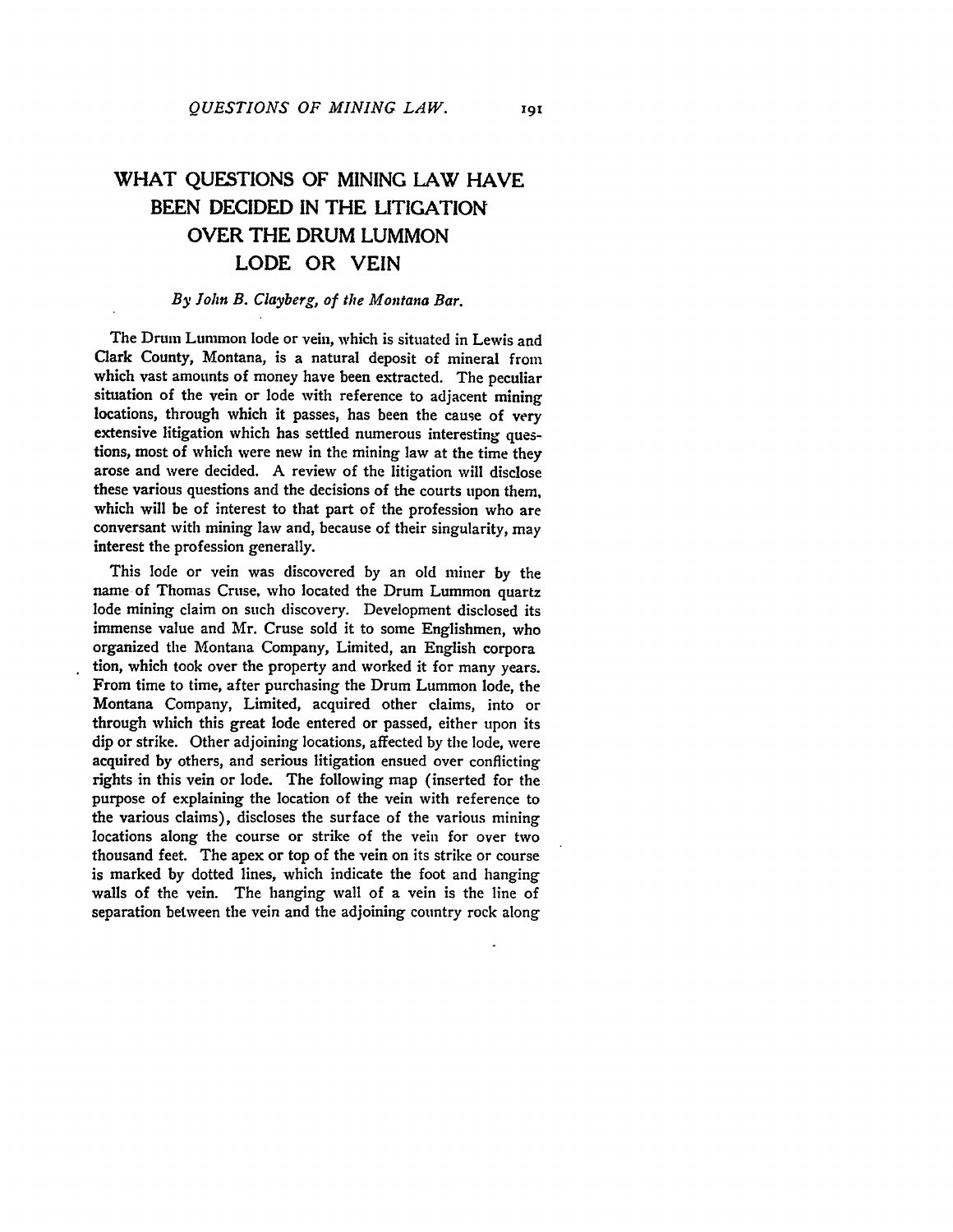the upper side of the vein on its dip, and the foot wall is the line of separation between the vein and the adjoining country rock along the lower side of the vein on its dip.



The first litigation in which any questions of interest arose was instituted against the owners of the Hopeful quartz claim, which was a fractional location in the form of a triangle, lying adjacent to the Drum Lummon location, and along the southwesterly portion thereof, as disclosed on the above map **by** the small triangle marked Hopeful. This suit was brought **by** the Montana Company, Limited, against Clark and others, owners of the Hopeful claim, for the purpose of enjoining them from sinking a shaft on the vein-following its dip-to such an extent that it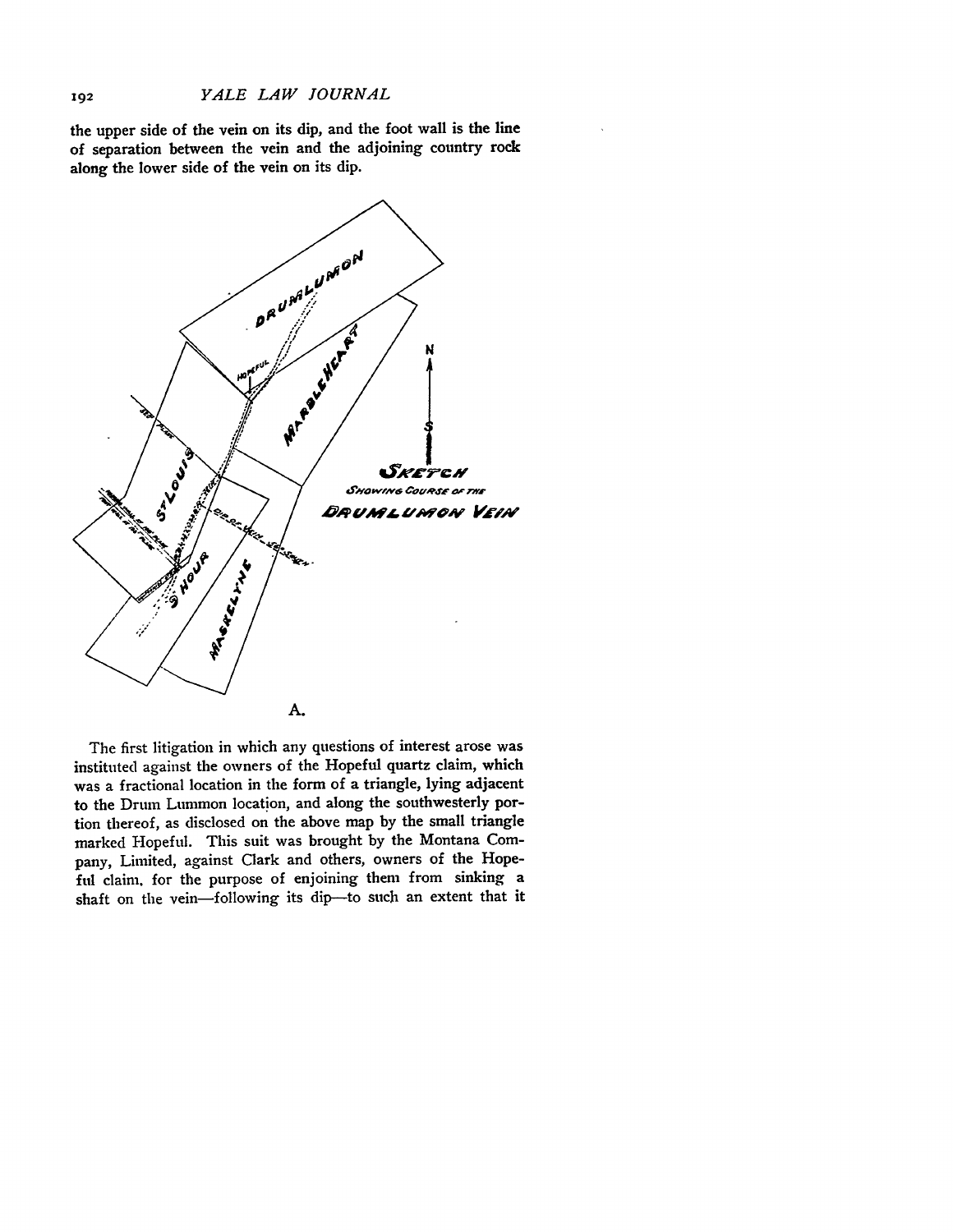would break into the Cruse level, so-called, which was a drift or level excavated **by** the Montana Company, Limited, along the course of the Drum Lummon vein at about **i4o** feet beneath the surface of the Marble Heart claim, owned **by** that company. The apex of the Drum Lummon lode at the point where the shaft was started was within the surface boundaries of the Hopeful claim, but the descent of the vein into the earth was at such **an.** angle, that it departed from the vertical boundaries of the Hopeful claim and passed underneath the surface boundaries of the Mar**ble** Heart claim above mentioned.

The action was defended **by** Clark and others, on the theory that having the apex of the lode within the surface boundaries of the Hopeful claim, they had the right to follow the vein on its dip or descent into the earth to its uttermost depth, even though it departed from the vertical boundaries of the Hopeful claim. This right was claimed under what is known as the "extralateral" right grant **by** Section **2322** R. **S. U. S.** The right is given **by** this section to the owners of any quartz mining location to follow all veins having their apices or tops within the vertical boundaries of the claim or location, on their downward course or descent into the earth, although they so far depart from the perpendicular as to pass outside of such vertical boundaries and enter beneath the surface of the adjoining claims. This right extends to the uttermost depth of the vein, but is limited on the strike or course of the vein **by** vertical planes dropped through the end lines of the location and'extended in their **own** direction until they intersect the vein on the dip. This right is known in mining parlance as the "extralateral right."

The Montana Company, Limited, contended that the form or shape of the surface of the Hopeful location was such that the claim had no extralateral rights, relying upon the decision of the Supreme Court of the United States in the *Horse Shoe Case*  $(so-called),<sup>1</sup>$  which held that the end lines of a mining claim must be parallel to each other in order to give such claim extralateral rights. Judge Knowles sustained the company's contention, and held that a mining claim in the form of a triangle and, therefore, having no parallel boundaries, had no extralateral rights. As a matter of fact, the Hopeful claim had been located in the form of a parallelogram, with the Drum Lummon lode or vein on its course or strike, passing through two parallel end lines.

**I xi8 U. S., 2o8.**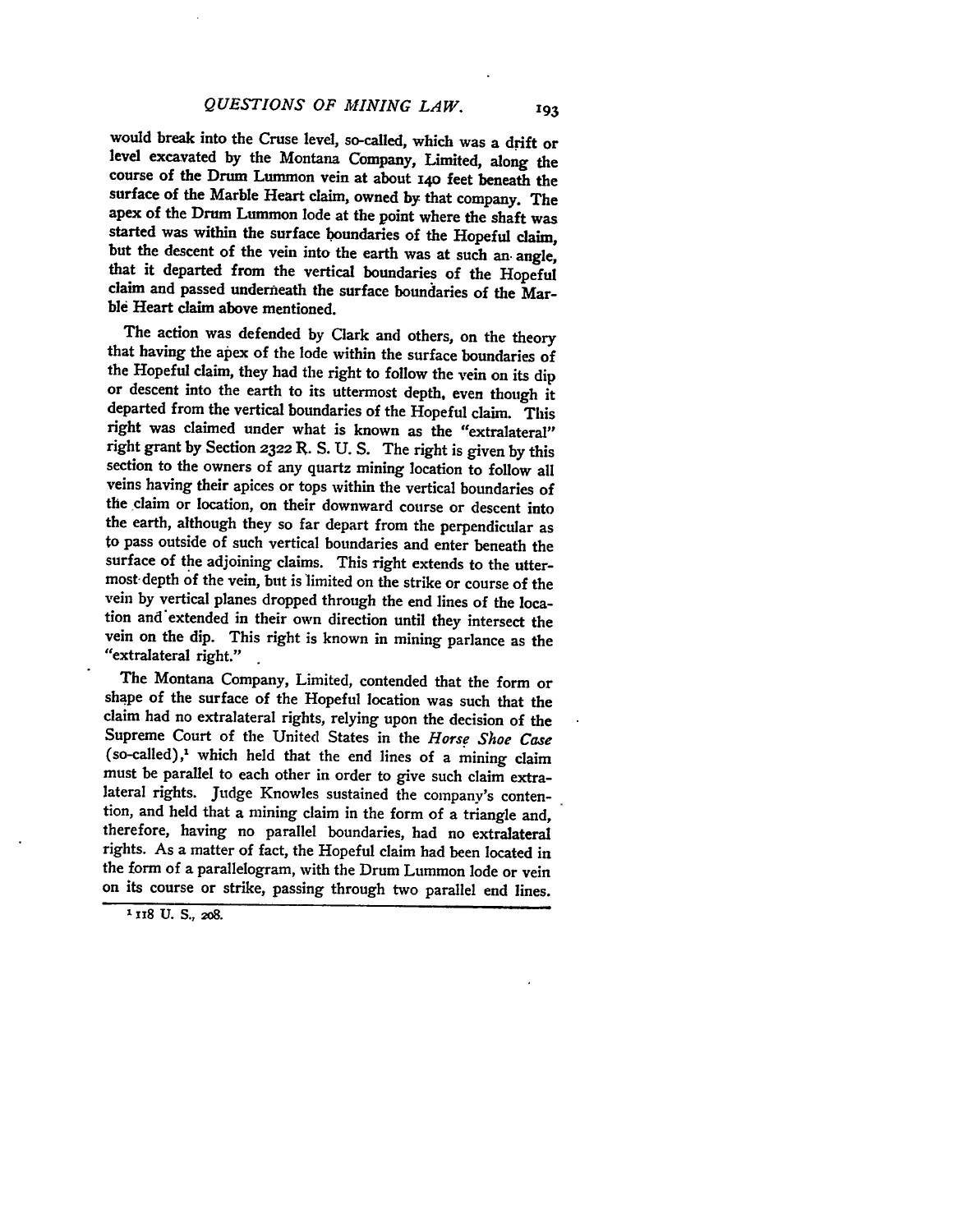Portions of the surface of the claim so located, conflicted with prior locations, and upon the patenting of the Hopeful claim, such conflicting portions were excluded, and title was given only to the remainder of the surface of that claim. Judge Knowles held that under the doctrine of *Belk v. Meagher*,<sup>2</sup> no ground could be included within the limits of a mining location which was then included within the limits of another existing valid location. The Supreme Court **of** the United States afterwards held that while the right of possession of only unappropriated public domain could be obtained **by** location, yet, a locator, for the purpose of securing unappropriated extralateral rights, might set the stakes marking his boundaries, upon other valid locations, and include the land thus bounded in his location, but subject to the rights of prior locations.<sup>3</sup>

This decision of Judge Knowles is an anomaly, holding that the owners of the Hopeful claim had no right to follow the vein on its dip after it passed through any of the vertical boundaries of their location, because the claim had no extralateral rights, owing to its shape or form; that the Montana Company, Limited, did not own the vein beyond that point because it did not own the apex thereof, or the ground in which it was situated; that the government owned, but could not transfer the title to the vein after it passed through the vertical boundaries of the Hopeful claim, without further legislation, because it had sold the land in which the apex of the vein was included, and the statute did not provide for a separate sale or transfer of any portion of a vein, but only the surface ground which included the apex of a vein therein. No appeal was taken in this case because it was ascertained that the particular part or portion of the Drum Lummon vein or lode in controversy therein, was not of sufficient value to warrant further litigation.4

## B.

The next important litigation regarding the Drum Lummon lode or vein, originated in an application of the owners of the St. Louis claim, for an order of inspection and survey of the workings of the Montana Company, Limited, on the dip of the vein

194

**<sup>210</sup>o4 U.** *S., 279.*

**<sup>3</sup>** *Del Monte Mining Co. v. Last Chance Mining Co.,* **171 U. S., 55. 4** This case is reported under the the title of *Montana Co., Limited, v.*

*Clark, 42* Fed., 626.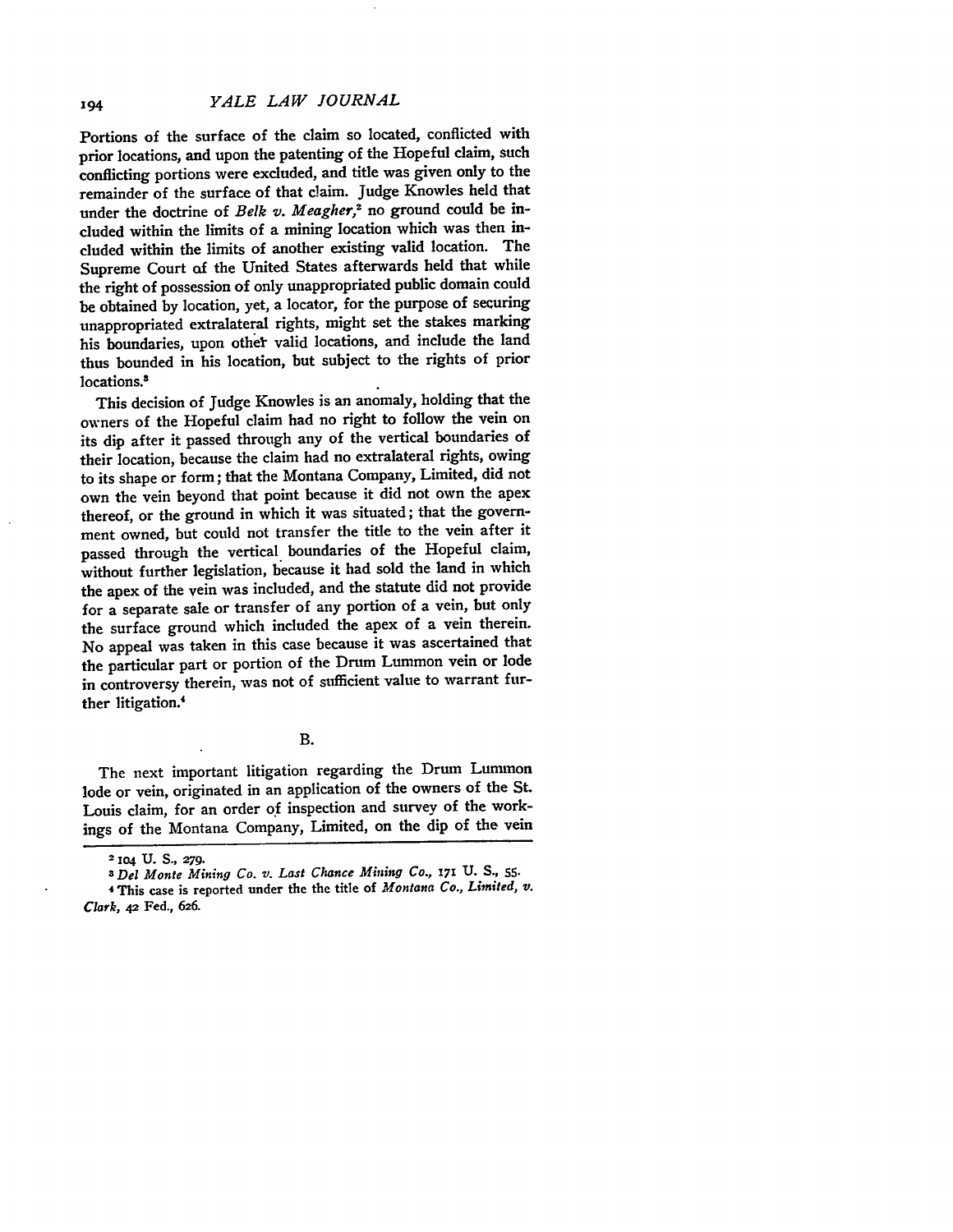195

underneath the surface of the Marble Heart, the Maskelyne and the Nine-Hour Mining claims for the purpose of ascertaining the amount and value of ore alleged to have been extracted **by** the Montana Company, Limited, on the dip of the vein and beneath the surface boundaries of their locations, and claimed **by** the St. Louis Company because extracted from a vein which apexed within the surface boundaries of a mining claim owned **by** that company.

The application was made to a District Court of the State of Montana under the provisions of a statute of that State. The above map discloses the relative position of all of these claims and the apex of the Drum Lummon lode or vein.

This inspection was sought for the purpose of procuring evidence upon which to base a suit against the Montana Company, Limited, to recover the value of the ore extracted **by** that company beneath the surface of its locations, and from a vein on its dip, which apexed within the location owned. **by** the St. Louis Company. This inspection was granted **by** the State District Court. The Montana Company, Limited, claiming that the statute was unconstitutional, appealed to the Supreme Court of the State, where the statute was held constitutional and the order affirmed.<sup>5</sup> The Montana Company, Limited, then removed the case to the Supreme Court of the United States, claiming that the statute violated the Constitution of the United States, in that it permitted one to be deprived of his property without due process of law. This court, however, held that the statute was not in violation of any of the provisions of the Constitution of the United States and affirmed the order of the State Court.<sup>6</sup> While the power of ordering an inspection and survey under similar circumstances, had been held to be inherently vested in courts of equity, this decision is a leading case upon the constitutionality and validity of such a statute.

# **C.**

The next important litigation was a suit brought **by** the Montana Company, Limited, to obtain a decree for the specific performance of a certain bond given **by** Charles Mayger, the locator of the St. Louis claim, in settlement of an adverse claim and suit filed **by** the owners of the Nine-Hour claim, against the applica-

**<sup>5</sup>** This case was reported in **9** Mont., p. **288.**

**a 152 U. S.,** i6o.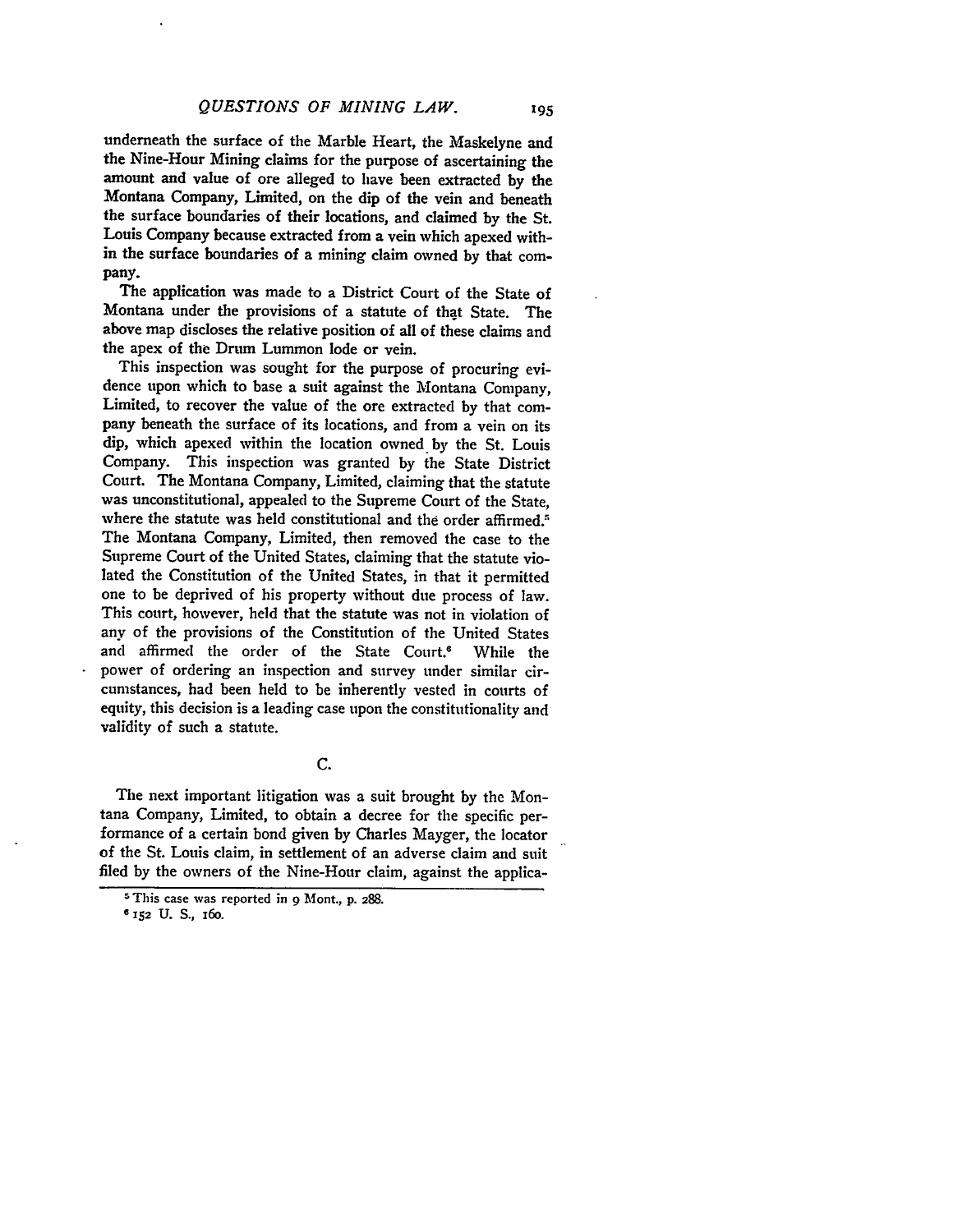*YALE LAW JOURNAL*

tion for a patent for the St. Louis claim. This adverse and suit were based upon allegations that the surface of the Nine-Hour **lo**cation conflicted with or overlapped a portion of the surface **of** the St. Louis location, and that claim being **the** older location in point of time, the area covered **by** such conflict belonged to the Nine-Hour claim. The owners of the two claims met and agreed that the adverse claim should be withdrawn, the suit dismissed, and Mayger be allowed to proceed to patent, and after receiving such patent, to convey to the owners of the Nine-Hour claim a strip thirty feet wide along the southwestern side line of the St. Louis claim between corners numbered **2** and **3** of the patented description therebf. The owner of the St. Louis claim then gave a bond in the penal sum of **\$i,5oo** to make this conveyance. This strip, ever since this settlement, has been known and described as the "Compromise Strip," and has caused extensive litigation. This compromise strip is shown on the map marked "Compromise Strip" for identification. This specific performance suit was defended on several grounds, but the defense pertaining to mining law was that the settlement of such adverse claim and suit was against public policy, fraudulent \_against the government, and absolutely void. The lower court, however, held to the contrary and granted the decree of specific performance. The case was appealed to the Supreme Court of Montana and this ruling was affirmed.' The case was afterwards removed to the Supreme Court of the United States, where the decree appealed from was also affirmed.<sup>8</sup> Pursuant to this decree a conveyance of the "Compromise Strip" was executed and delivered. This is a leading case upon the question whether such a settlement violates the Acts of Congress relative to mines.

#### **D.**

In 1893, the St. Louis Mining Company, the then owner of the St. Louis claim, instituted suit against the Montana Mining Company (the successor to the Montana Company, Limited) to recover the value of ores extracted beneath the surface of the claims lying east of the St. Louis (owned **by** the Montana Mining Company) on the dip of the Drum Lummon lode or vein, between planes parallel with the end lines of the St. Louis claim dropped downward vertically through the points where the apex of the

196

*<sup>2</sup>o* Mont., **394.**

**s171 U. S., 650.**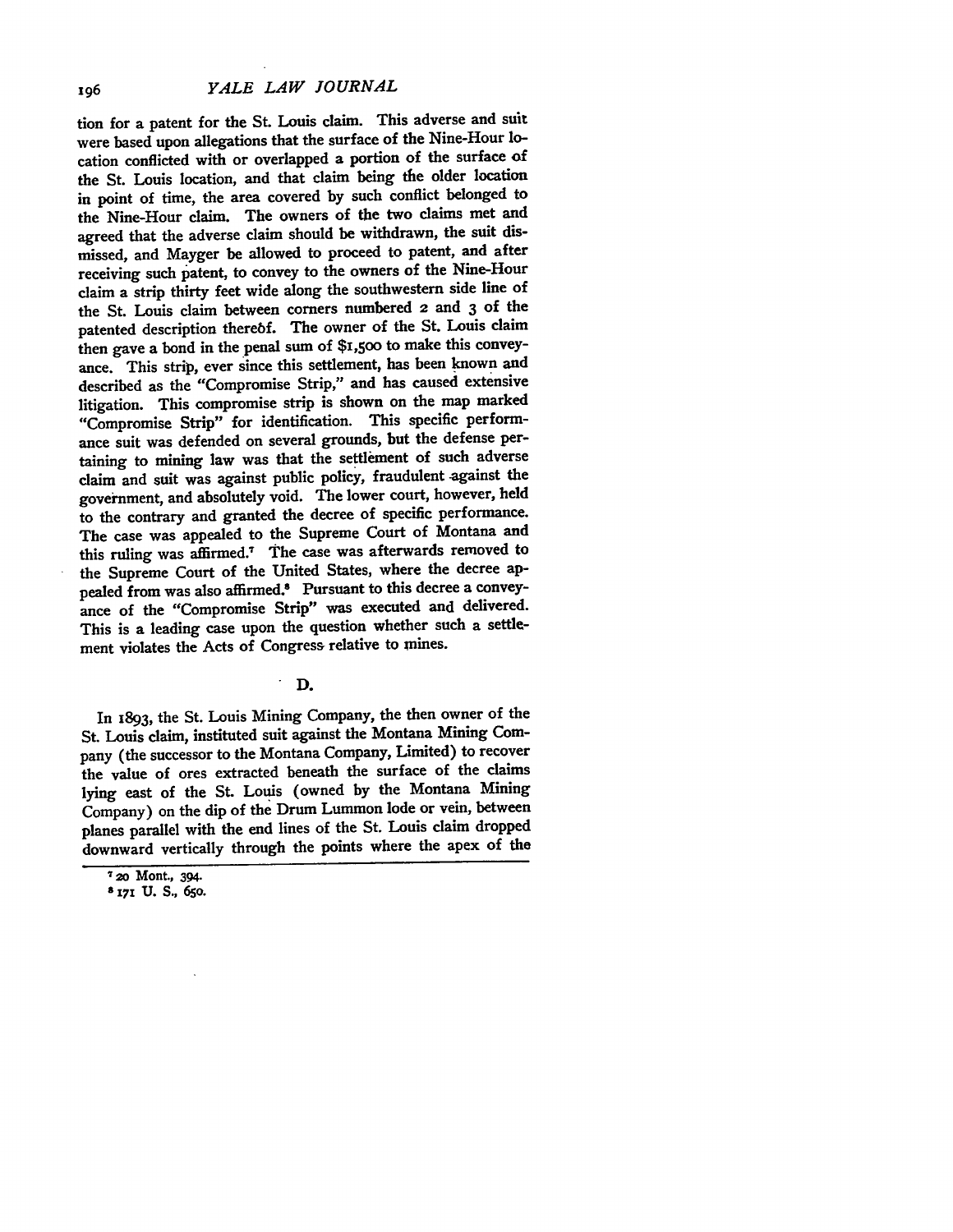lode or vein entered into and departed from the St. Louis claim on its course or strike. The main questions litigated in this case were:

i. Did the St. Louis claim have any extralateral rights on the Drum Lummon vein or lode; and

2. If so, what was the extent of such rights?

It was contended **by** the Montana Mining Company that no such rights existed because **by** the conveyance given pursuant to the decree in the specific performance case, the compromise strip had been conveyed **by** a specific description "together with all minerals therein contained," and that, under this conveyance, the extralateral rights of the St. Louis claim on the Drum Lummon lode or vein were bounded on the dip of said vein, by the vertical plane of the western boundary line of the compromise strip; and because the Drum Lummon vein or lode entered into and departed from the St. Louis Mining claim through the same side line thereof. This company further contended that even if the St. Louis claim possessed any extralateral rights, they only existed between planes parallel to the end lines of the claim drawn through points where the *hanging* wall of the lode entered into and departed from the St. Louis claim; or, in other words, extralateral rights only existed in a case of this kind, if at all, when the entire apex of the lode was within the St. Louis surface boundaries.

The St. Louis Mining Company contended that under the statutes of the United States the St. Louis claim was entitled to extralateral rights **on** this incidental vein, because it was entitled to extralateral rights on is original or discovery vein; that the St. Louis claim, being the older location was entitled to extralateral rights on this vein so long as any portion of its apex was within its surface boundaries; or, in other words, between planes parallel to its end lines drawn through the points where the foot wall of the Drum Lummon lode or vein entered into and departed from the St. Louis claim. As to the language in the deed above referred to, the St. Louis Company contended that the deed must be construed as a mining deed and not as a common law deed, and that the words above quoted added nothing to the conveyance; that such conveyance simply transferred the minerals *belonging* to the compromise strip as a mining location, and that no part of any lode or vein therein contained, the apex of which was not within the boundaries of the compromise strip, was con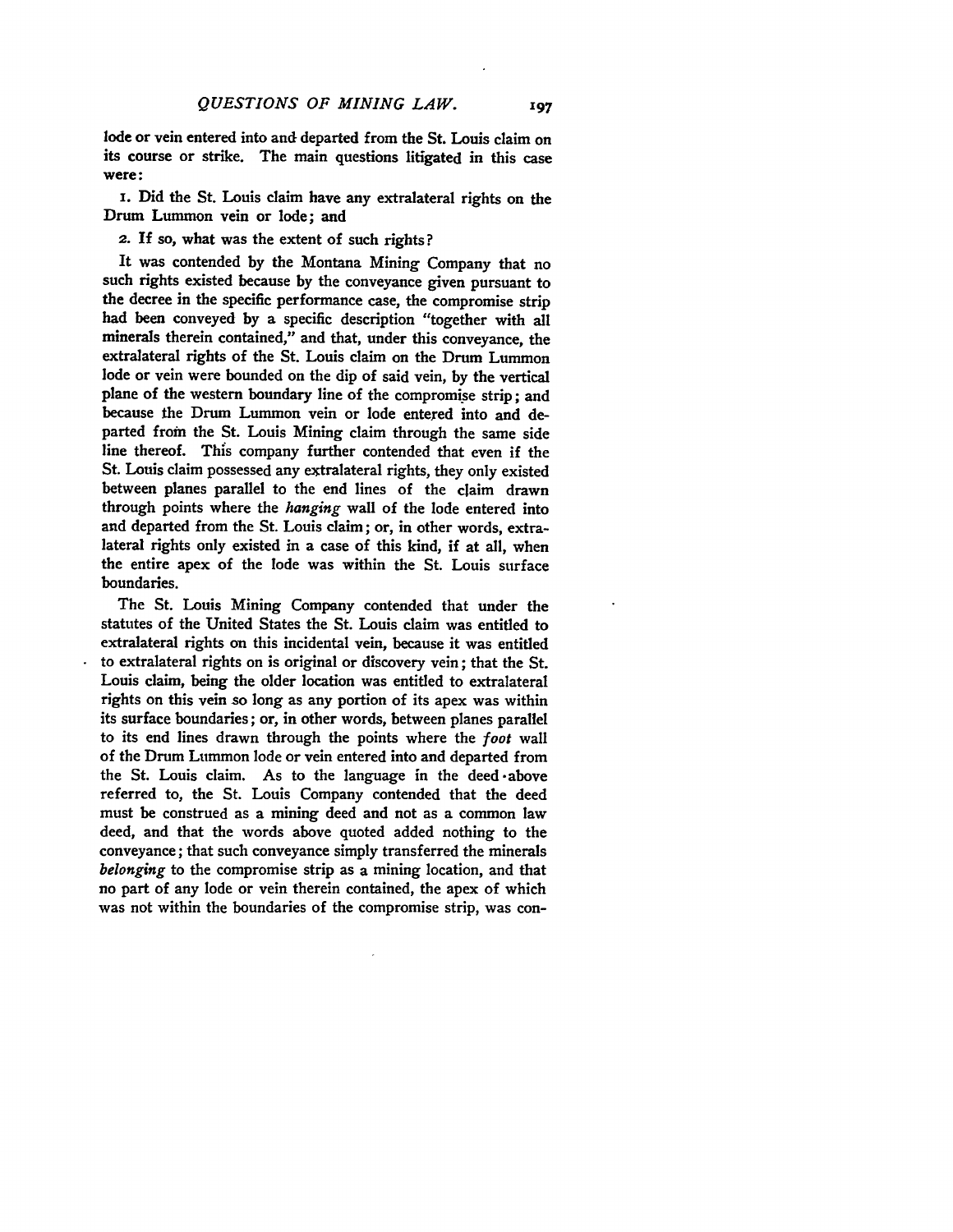*YALE LAW JOURNAL*

veyed. The question as to the point of entrance of the lode into the St. Louis claim was not considered, as it was agreed that no ore had been extracted **by** the Montana Mining Company except at or near the point where the apex of the vein or lode departed from the St. Louis claim.

It was conceded that the apex of this lode on its course or strike departed from the St. Louis claim at the point where it entered the compromise strip, which belonged to the Montana Mining Company. In the first trial of this case before Judge Knowles, United States District Judge for Montana, it was conceded that the hanging wall of the lode passed out of the St. Louis ground and into the compromise strip at a point indicated upon the map as the io8 foot plane, and that the foot wall of the vein passed from the St. Louis ground and into the compromise strip at a point indicated on the map as the 133-foot plane.

Judge Knowles ruled on the trial, contrary to the Montana Company's contention, except as to the extent of the extralateral rights as claimed **by** that company, and limited the St. Louis Mining Company's recovery to ore extracted on the dip of the vein, beneath the surface boundaries of the "Compromise Strip," and the Montana Company's other locations lying to the east, north of the io8-foot plane. The St. Louis company recovered a **judg**ment for the ore thus extracted and the Montana Company removed the case to the Appellate' Court of the Ninth Circuit. That Court sustained Judge Knowles in all the rulings complained of, and its opinion is reported in **102 Fed., 430.** The St. Louis Company also sued out a writ of error to review the ruling of Judge Knowles as to limiting the St. Louis Company's extralateral rights to the point where the hanging wall departed from the St. Louis ground or to the io8-foot plane. The Appellate Court reversed the ruling of Judge Knowles on the extent of extralateral rights, and held that the St. Louis, being the older location in point of time, had extralateral rights on the Drum Lummon lode or vein so long as any portion of the apex was within the surface boundaries of that claim or that the extralateral rights extended to the 133-foot plane.<sup>9</sup> Both of these cases having been decided **by** the Appellate Court adversely to the contentions of the Montana Mining Company, that company removed the case to the Supreme Court of the United States, but that court dismissed the proceedings on the ground that there was but one

198

<sup>&</sup>lt;sup>9</sup> This case is reported in 104 Fed., 664.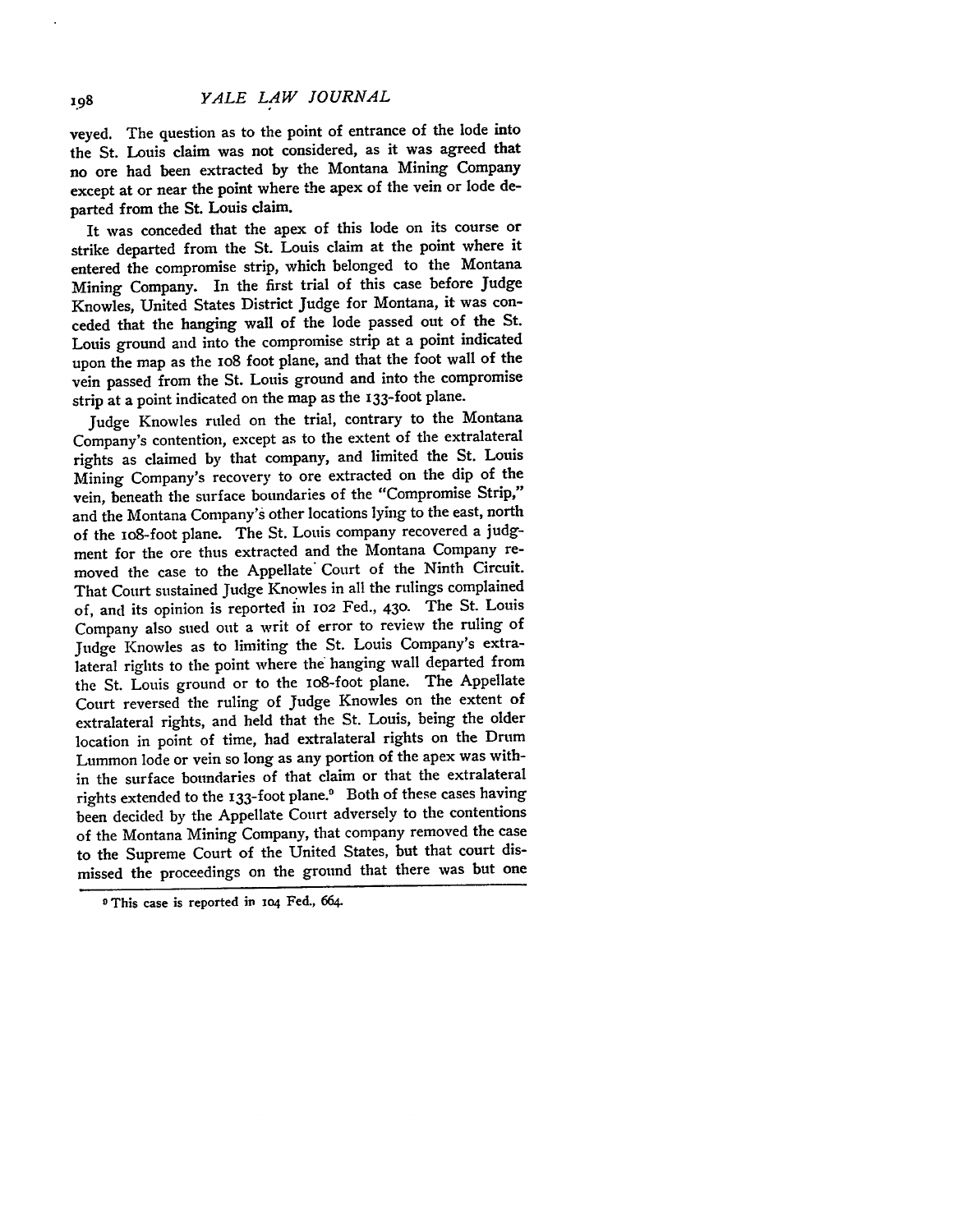judgment, and such judgment having been reversed by the Appel- late Court under its opinion in the **io4th** Federal, and a new trial having been ordered, no judgment existed which could be considered by the Supreme Court.<sup>10</sup> The new trial was had in **19o5,** under the law as established **by** the Appellate Court in the 102nd and io4th Federal. This trial resulted in a judgment for the St. Louis Mining Company for \$195,ooo.oo. The Montana Company again stied out a writ of error to the Appellate Court for the Ninth Circuit, where the judgment was affirmed.<sup>11</sup> It then removed the case to the United States Supreme Court by *certiorari*, where the judgment was reversed and a new trial or-<br>dered. The reversal, however, was only upon the point that, by the language of the deed executed pursuant to the decree of. specific performance, namely, "together with all minerals therein contained," there was included all minerals contained in the Drum Lummon lode or vein which existed within the vertical boundaries of the compromise strip, even though the apex of such vein was within the surface boundaries of the St. Louis claim, and that the extralateral rights of the **SL** Louis claim continued to the lode on its dip after it had crossed the eastern vertical boundaries of the compromise strip.<sup>12</sup>

The case coming back for the third trial, the St. Louis Company again recovered judgment for the sum of over \$2o3,ooo.oo. In the decision of the Supreme Court of the United States there was excluded from the St. Louis Company's recovery, all ore extracted by the Montana Mining Company beneath the surface of the "Compromise Strip." The Montana Mining Company again removed the case to the Appellate Court and it was set for hearing and argued on the **12th** day of March of this year, but no decision as yet has been reached **by** that court.

### **E.**

During the progress of the last above mentioned litigation, the **St.** Louis Company commenced the excavation of a tunnel, starting within the surface boundaries of the St. Louis claim and extending eastward until it crossed the west vertical boundary of the compromise strip. The intention of the St. Louis Company was to continue this tunnel across the compromise strip and

**<sup>10</sup>**This case is reported in **i86 U. S., 24.**

<sup>&#</sup>x27;1 **147** Fed., **897.**

**<sup>12</sup>** This opinion is found in **2o4 U. S., 204.**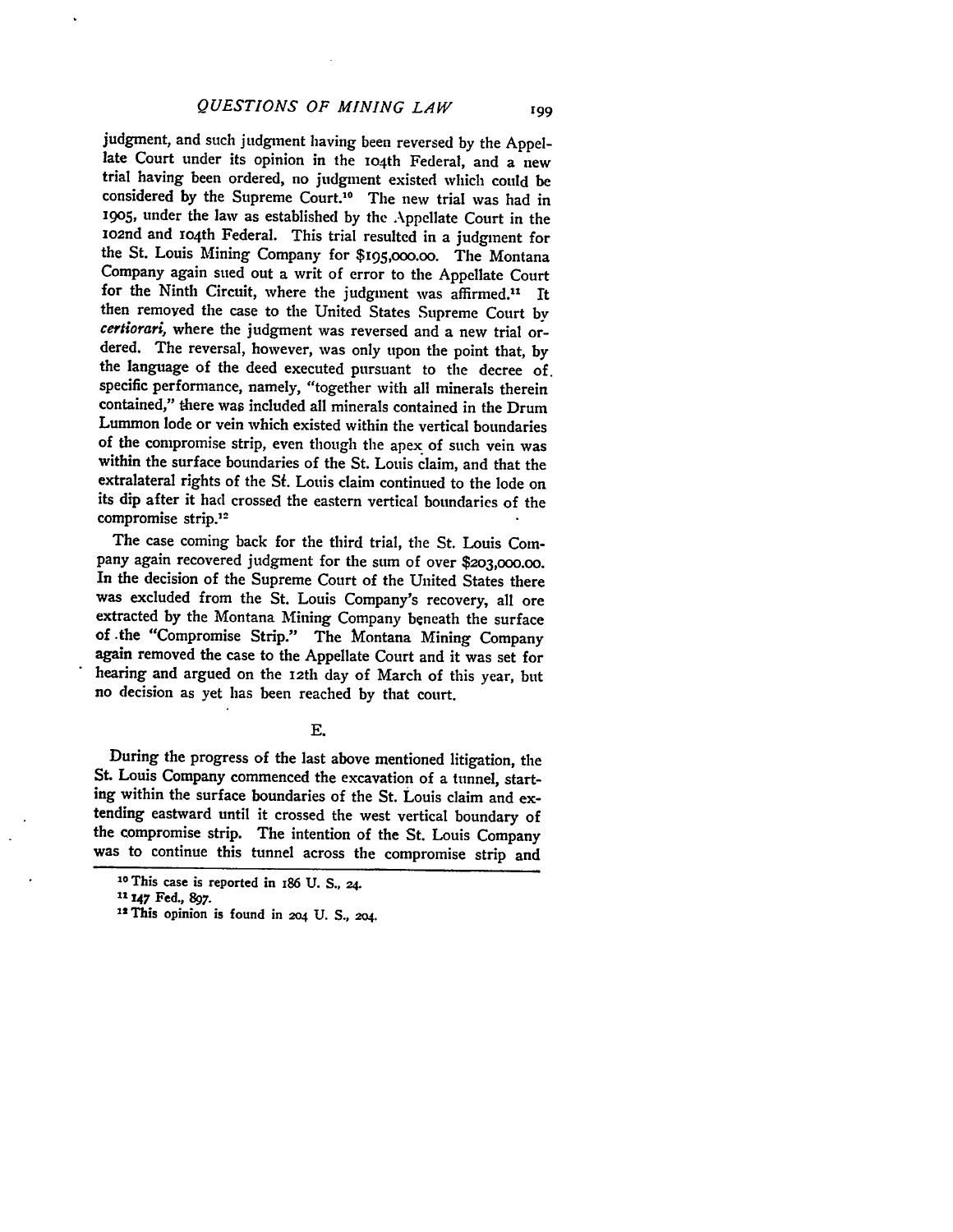**200** *YALE LAW JOURNAL*

until it encountered the Drum Lummon vein on its dip, beneath the surface of the Marble Heart claim, so that it might be able to work that part of the vein, having its apex within the St. Louis claim, after such vein had so far departed on its dip as to be underneath the surface of the Nine-Hour claim and beyond the vertical boundaries of the "Compromise Strip." The Montana Mining Company filed a bill in the United States Court for the District of Montana, to enjoin the prosecution of this tunnel through the compromise strip or into the Nine-Hour claim. This injunction was granted **by** Judge Knowles, affirmed **by** the Appellate Court in the case of St. Louis Mining Company against Montana Mining Company,18 which was afterwards removed to the Supreme Court of the United States and affirmed **by** that court.14

The theory of the decision was, that the statute giving extralateral rights to a vein gave the owners no right to enter upon or into a claim into which the vein dipped, in any manner or in any way save or except **by** following the vein from their own land, down on its dip; that no right-of-way was given for a tunnel or cross-cut through another's location. This is also a leading case upon the points decided.

The decision of Judge Knowles in the 42nd Federal *supra* seems never to have been followed, and it is not at present considered as authority upon the questions involved.

**By** the decision of the Supreme Court of the United States and the Federal Court of Appeals the following important questions in mining law have been settled, namely:

i. That state statutes allowing an inspection and survey of the workings of mining claims, in order to ascertain whether a trespass has been committed, and if so, to determine the extent thereof, and the value of the ore extracted, for the purpose of ascertaining the necessary facts for the commencement of a suit, do not contravene the Constitution of the United States and are valid.

2. That an adverse claim and suit against the application for a patent of a mining claim may be settled **by** the parties, and that a bond to convey a portion of one claim after patent, given in consideration of the withdrawal of such adverse and the dismissal

**<sup>&#</sup>x27;s 113** Fed., goo.

<sup>219</sup> **4 U. S., 235.**